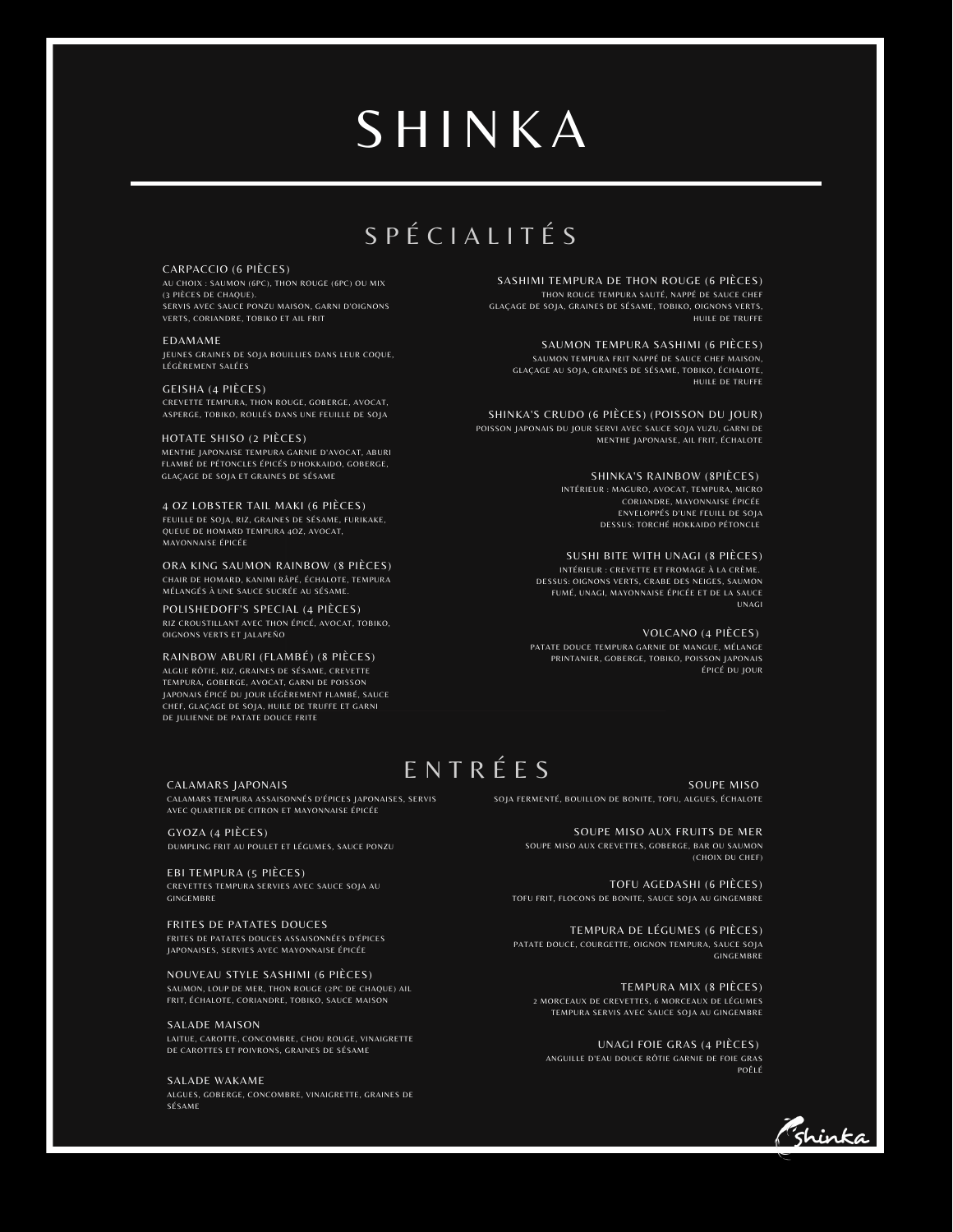# **SHINKA**

## N I G I R I & S A S H I M I

UNAGI | ANGUILLE D'EAU DOUCE RÔTIE NIGIRI UNI | OURSIN NIGIRI VENTRE DE SAUMON ABURI (FLAMBÉ) NIGIRI

TOBIKO GUNKAN AKAMI | SASHIMI DE THON ROUGE | SASHIMI DE THON ROUGE | SASHIMI DE THON ROUGE | SASHIMI DE THON ROUGE CHU-TORO |SASHIMI DE THON ROUGE MI-GRAS EBI |SASHIMI DE CREVETTES PAPILLON CUITES HAMACHI | SASHIMI DE LIMANDE À QUEUE JAUNE

> HOTATEGAI | SASHIMI DE PÉTONCLES HOKKAIDO INARI | SASHIMI DE TOFU FRIT MARINÉ ISAKI | SASHIMI DE POISSON GRUNT JAPONAIS ITOYORI | SASHIMI FILIFORME DORÉ KANPACHI | SÉRIOLE SASHIMI

> > MAGURO | SASHIMI DE THON ROUGE MADAI | SASHIMI DE DAURADE JAPONAISE O-TORO | SASHIMI DE THON ROUGE GRAS ORA KING SAUMON SASHIMI SAKÉ | SASHIMI DE SAUMON

SASHIMI ABURI (FLAMBÉ) DE VENTRE DE SAUMON SUZUKI | SASHIMI DE LOUP DE MER SHIMA AJI | JACK SASHIMI RAYÉ

> UNI D'HOKKAIDO | OURSIN HOKKAIDO (1PC) UNIVERSITÉ |SASHIMI D'OURSIN

S H I N K A M A K I

#### CALIFORNIA (6 PIÈCES)

SAKÉ |NIGIRI AU SAUMON SOLEIL LEVANT SHIMA AJI | JACK NIGIRI RAYÉ SUZUKI | NIGIRI DE LOUP DE ME

A5 MIYAZAKI WAGYU NIGIRI (1PC) AKAMI | NIGIRI DE THON ROUGE CHU-TORO | NIGIRI DE THON ROUGE MI-GRAS ÉBI | CREVETTES PAPILLON CUITES NIGIRI HAMACHI | NIGIRI DE LIMANDE À QUEUE JAUNE

MAGURO GUNKAN ÉPICÉ HOTATE GUNKAN ÉPICÉ HOMARD ÉPICÉ GUNKAN SAKÉ ÉPICÉ GUNKAN

HOKKAIDO UNI |HOKKAIDO OURSIN NIGIRI (1PC) HOTATEGAI | HOKKAIDO PÉTONCLE NIGIRI INARI | TOFU FRIT NIGIRI MARINÉ ISAKI | POISSON GRUNT JAPONAIS NIGIRI ITOYORI | NIGIRI FILIFORME DORÉ KANPACHI | SÉRIOLE NIGIRI MADAI| NIGIRI DE DAURADE JAPONAISE MAGURO |NIGIRI AU THON ROUGE ORA KING NIGIRI SAUMON

O-TORO | NIGIRI GRAS AU VENTRE DE THON ROUGE

HOKKAIDO IKURA

ALGUE NORI, RIZ, GRAINES DE SÉSAME, GOBERGE, AVOCAT, CONCOMBRE, TAMAGO,

### <sub>MASAGO</sub><br>CHEF'S ROLL (8 ROULEAUX DE PAPIER DE RIZ)

FEUILLE DE RIZ, CREVETTE TEMPURA, SAUMON, GOBERGE, TEMPURA, MÉLANGE PRINTANIER, AVOCAT, MAYONNAISE ÉPICÉE, SAUCE DU CHEF

CREVETTES ÉPICÉES (6 PIÈCES)

ALGUE NORI, RIZ, GRAINES DE SÉSAME, CREVETTES CUITES, GOBERGE, AVOCAT, LAITUE, TEMPURA, MASAGO, MAYONNAISE ÉPICÉE

DYNAMITE (6 PIÈCES)

ALGUES NORI, RIZ, GRAINES DE SÉSAME, CREVETTE TEMPURA, PATATE DOUCE TEMPURA, ASPERGE, MAYONNAISE ÉPICÉE, SAUCE TERIYAKI DRAGON EYES (8 PIÈCES LÉGÈREMENT FRITS) ALGUE NORI, RIZ, GRAINES DE SÉSAME, SAUMON, LOUP DE MER, CAROTTE, ÉCHALOTE, TOBIKO, SAUCE TERIYAKI, SAUCE YEUX DU DRAGON

#### ELGIN (6 PIÈCES)

ALGUE NORI, RIZ, GRAINES DE SÉSAME, PATATE DOUCE TEMPURA, FROMAGE À LA CRÈME, AVOCAT, MÉLANGE PRINTANIER, MAYONNAISE ÉPICÉE HOMARD ÉPICÉ (6 PIÈCES) ALGUE NORI, RIZ, GRAINES DE SÉSAME, HOMARD, ASPERGE, CONCOMBRE, POIVRON

### ROUGE, TOBIKO, MAYONNAISE EPICEE<br>IMPERIAL (6 PIÈCES)

ALGUE NORI, RIZ, GRAINES DE SÉSAME, ANGUILLE D'EAU DOUCE RÔTIE, CREVETTE TEMPURA, AVOCAT, CONCOMBRE, ASPERGE, MAYONNAISE

### épicée, glaçage au soja<br>KAMIKAZE (6 PIÈCES)

ALGUE NORI, RIZ, GRAINES DE SÉSAME, SAUMON, GOBERGE, AVOCAT, CONCOMBRE, TEMPURA, MASAGO, MAYONNAISE ÉPICÉE

#### KAMIKAZE AU THON (6 PIÈCES)

ALGUE NORI, RIZ, GRAINES DE SÉSAME, THON ROUGE, GOBERGE, AVOCAT, CONCOMBRE, TEMPURA, MASAGO, MAYONNAISE ÉPICÉE

LAURIER (6 PIÈCES) ALGUE NORI, RIZ. GRAINES DE SÉSAME, THON ROUGE, CREVETTE TEMPURA, AVOCATS, CONCOMBRES, TOBIKO, MAYONNAISE ÉPICÉE

#### LIMANDE ÉPICÉE (6 PIÈCES)

ALGUE NORI, RIZ, GRAINES DE SÉSAME, SÉRIOLE, CONCOMBRE, ÉCHALOTE, CORIANDRE, MAYONNAISE ÉPICÉE

> MONTRÉAL (6 PC) ALGUE NORI, RIZ, GRAINES DE SÉSAME, SAUMON, CREVETTES CUITES, AVOCAT, TEMPURA, MASAGO, MAYONNAISE ÉPICÉE MAKI À SAKÉ (6 PIÈCES) HOSO MAKI SAUMON, GRAINES DE SÉSAME

MAKI SAKÉ À L'AVOCAT (6 PIÈCES) HOSOMAKI AU SAUMON, AVOCAT, GRAINES DE SÉSAME

> OSAKA (6 PIÈCES) ALGUE NORI, RIZ, GRAINES DE SÉSAME, THON ROUGE, SAUMON, GOBERGE, AVOCAT, CONCOMBRE, TOBIKO

#### PAPILLON (6 PIÈCES)

ALGUE NORI, RIZ, GRAINES DE SÉSAME, SAUMON TEMPURA, GOBERGE, CONCOMBRE GARNI DE SAUMON FUMÉ ET TERIYAKI

PÉTONCLE ÉPICÉ (6 PIÈCES) ALGUE NORI, RIZ, GRAINES DE SÉSAME, PÉTONCLE HOKKAIDO, GOBERGE, AVOCAT, TEMPURA, TOBIKO, MAYONNAISE ÉPICÉE

#### POULET ÉPICÉ (6 PIÈCES)

ALGUE NORI, RIZ, GRAINES DE SÉSAME, POITRINE DE POULET TEMPURA, CONCOMBRE, MASAGO, MAYONNAISE ÉPICÉE

#### PHILADELPHIA (6 PIÈCES) ALGUE NORI, RIZ, GRAINES DE SÉSAME, SAUMON FUMÉ, FROMAGE À LA CRÈME, AVOCAT, CONCOMBRE

zhinka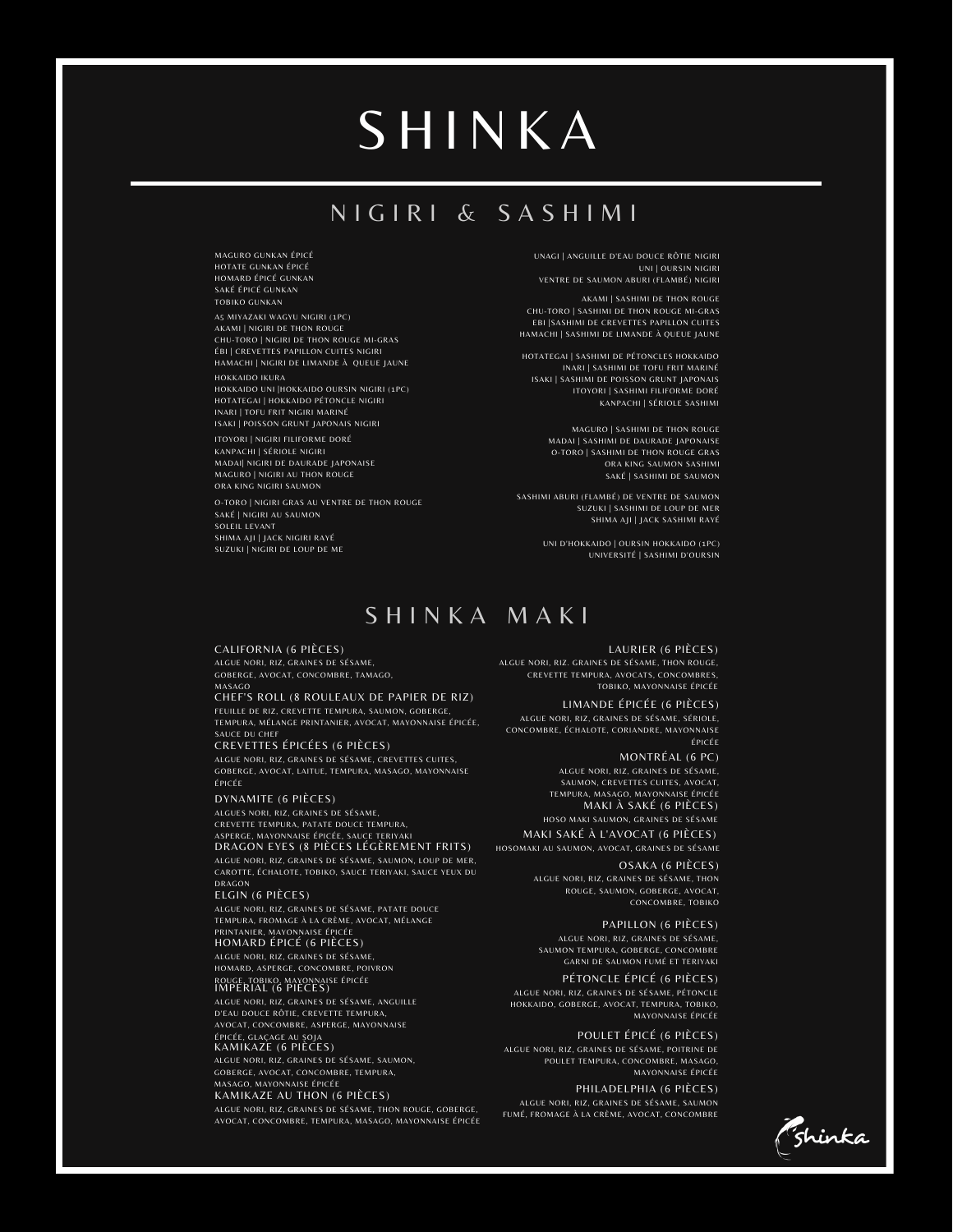# **SHINKA**

#### RAINBOW (8 PIÈCES)

ALGUE NORI, RIZ, GRAINES DE SÉSAME, GOBERGE, AVOCAT, CONCOMBRE, MASAGO GARNIS DE SAUMON, THON, BAR, CREVETTES CUITES

ALGUE NORI, RIZ, GRAINES DE SESAME, SAUMON, CREVETTES HOSOMAKI AU MAGURO, TEMPURA, GRAINES DE SESAME SAMOURAÏ (8 PIÈCES LÉGÈREMENT FRITES) CUITES, GOBERGE, FROMAGE À LA CRÈME, ASPERGE, SAUCE TERIYAKI, SAUCE CHEF

SAUMON ÉPICÉ (6 PIÈCES) ALGUE NORI, RIZ, GRAINES DE SÉSAME, SAUMON, CONCOMBRE, ÉCHALOTE, MASAGO, MAYONNAISE ÉPICÉE

SHANGHAI (6 PIÈCES) ALGUE NORI, RIZ, GRAINES DE SÉSAME, CRABE À CARAPACE MOLLE TEMPURA, CONCOMBRE, TEMPURA, TOBIKO, SAUCE TERIYAKI, MAYONNAISE ÉPICÉE

TEKKA (6 PIÈCES) HOSOMAKI AU MAGURO, GRAINES DE SÉSAME

## P O K E B O L S

#### BENTO BOX POULET KATSU

ESCALOPE DE POULET À LA JAPONAISE AVEC SAUCE TERIYAKI, SOUPE MISO, RIZ, SALADE MAISON, GYOZA, MIX TEMPURA

#### ABURI POKE SAUMON ÉPICÉ

RIZ, GRAINES DE SÉSAME, ABURI SAUMON ÉPICÉ, MÉLANGE PRINTANIER, FÈVES D'EDAMAME, MANGUE, RONDELLE D'OIGNON TEMPURA, AVOCAT, CONCOMBRE, MORCEAUX DE TEMPURA, FURIKAKE, SAUCE WAFU

#### CREVETTES KATSU POKÉ

RIZ, GRAINES DE SÉSAME, CREVETTE TEMPURA KATSU, MÉLANGE PRINTANIER, KANIKAMA, FÈVES D'EDAMAME, AVOCAT, CONCOMBRE, FURIKAKE, SAUCE WAFU

#### POKÉ HAWAÏEN

RIZ, GRAINES DE SÉSAME, DÉS DE THON ROUGE MARINÉ, ÉCHALOTE, OIGNON BLANC, POUDRE DE SHICHIMI TOGARASHI, HUILE DE SÉSAME

#### POKÉ AU HOMARD

RIZ, GRAINES DE SÉSAME, CHAIR DE HOMARD ÉPICÉE, MÉLANGE PRINTANIER, KANIKAMA, FÈVES D'EDAMAME, MORCEAUX DE TEMPURA, AVOCAT, CONCOMBRE, SAUCE WAFU

#### KATSU POKÉ AU SAUMON

RIZ, GRAINES DE SÉSAME, KATSU DE SAUMON FRIT MÉLANGE PRINTANIER, CHOU ROUGE, CAROTTE, FÈVES D'EDAMAME, MANGUE, AVOCAT, CONCOMBRE, FURIKAKE, SAUCE WAFU

TEKKA À L'AVOCAT (6 PIÈCES) HOSOMAKI AU MAGURO, GRAINES DE SÉSAME

TEMPURA SAKÉ MAKI (6 PIÈCES) SAUMON HOSOMAKI, TEMPURA, GRAINES DE SÉSAME TEMPURA TEKKA MAKI (6 PIÈCES)

TEMPURA SUZUKI MAKI (6 PIÈCES) HOSOMAKI AVEC SUZUKI, TEMPURA, GRAINES DE

TERIYAKI (6 PIÈCES) ALGUE NORI, RIZ, GRAINES DE SÉSAME, POITRINE DE POULET TEMPURA, LAITUE, MASAGO, SAUCE TERIYAKI

THON ÉPICÉ (6 PIÈCES) ALGUE NORI, RIZ, GRAINES DE SÉSAME, THON ROUGE, CONCOMBRE, ÉCHALOTE, MASAGO, MAYONNAISE ÉPICÉE

TSUNAMI (6 PIÈCES) ALGUE NORI, RIZ, GRAINES DE SÉSAME, ANGUILLE D'EAU DOUCE RÔTIE, THON ROUGE, CREVETTES CUITES, AVOCAT, CONCOMBRE, MAYONNAISE ÉPICÉE, GLAÇAGE À LA SAUCE SOYA

#### POULET KATSU POKÉ

RIZ, GRAINES DE SÉSAME, POULET KATSU, MÉLANGE PRINTANIER, FÈVES D'EDAMAME, CAROTTE, KANIKAMA, AVOCAT, CONCOMBRE, MAYONNAISE ÉPICÉE, TERIYAKI

#### POULET TERIYAKI

POITRINE DE POULET GRILLÉE GARNIE DE SAUCE TERIYAKI MAISON, LÉGUMES SAUTÉS, RIZ, GRAINES DE SÉSAME

#### POKÉ AU SAUMON

RIZ, GRAINES DE SÉSAME, SAUMON MARINÉ, AVOCAT, KANIKAMA, CHOU ROUGE, FÈVES D'EDAMAME, CORIANDRE, TEMPURA, MAYONNAISE ÉPICÉE

#### SAUMON TERIYAKI

SAUMON GRILLÉ DE QUALITÉ, SUSHI NAPPÉ DE SAUCE TERIYAKI MAISON, LÉGUMES SAUTÉS, RIZ, GRAINES DE SÉSAME

#### POKÉ AU THON ROUGE

RIZ, GRAINES DE SÉSAME, THON ROUGE MARINÉ, KANIKAMA, AVOCAT, WAKAME, CORIANDRE, FÈVES D'EDAMAME, TEMPURA, MAYO ÉPICÉE

> ½ SAUMON ½ POKE THON ROUGE RIZ, GRAINES DE SÉSAME, SAUMON MARINÉ ET THON ROUGE, MÉLANGE PRINTANIER, WAKAME, AVOCAT, CONCOMBRE, RONDELLE D'OIGNON TEMPURA, MANGUE, MAYONNAISE ÉPICÉE, TERIYAKI

#### POKÉ UNAGI

RIZ, GRAINES DE SÉSAME, ANGUILLE D'EAU DOUCE RÔTIE, MÉLANGE PRINTANIER, CHOU ROUGE, CAROTTE, FÈVES D'EDAMAME, MORCEAUX DE TEMPURA, AVOCAT, CONCOMBRE, GLAÇAGE DE SOJA, MAYONNAISE ÉPICÉE

<sup>7</sup>shinka